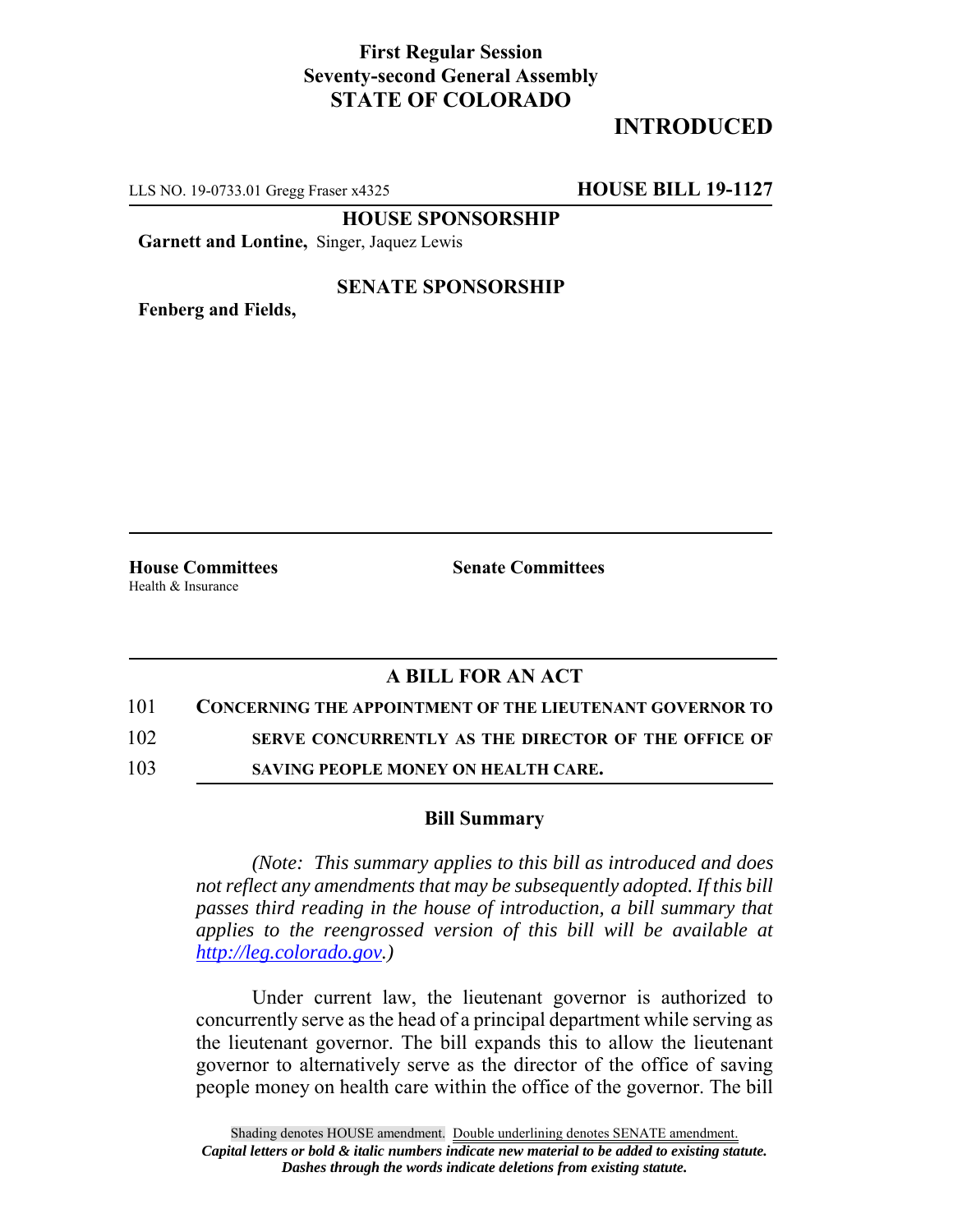further specifies the salary to be paid for working concurrently in this position.

 *Be it enacted by the General Assembly of the State of Colorado:* **SECTION 1.** In Colorado Revised Statutes, 24-1-108, **add** (4) as follows: **24-1-108. Appointment of officers and employees - repeal.** (4) IN THE EVENT THAT THE LIEUTENANT GOVERNOR IS APPOINTED DURING HIS OR HER TERM OF OFFICE TO CONCURRENTLY SERVE AS THE DIRECTOR OF THE OFFICE OF SAVING PEOPLE MONEY ON HEALTH CARE WITHIN THE OFFICE OF THE GOVERNOR: (a) ACCEPTANCE OR RETENTION OF SUCH AN APPOINTMENT SHALL 10 NOT RESULT IN A FORFEITURE OF THE OFFICE OF LIEUTENANT GOVERNOR; AND (b) IT SHALL BE DEEMED THAT HOLDING THE OFFICE OF LIEUTENANT GOVERNOR WHILE CONCURRENTLY SERVING AS THE DIRECTOR OF THE OFFICE OF SAVING PEOPLE MONEY ON HEALTH CARE IS 15 NOT INCOMPATIBLE, INCONSISTENT, OR IN CONFLICT WITH THE DUTIES OF THE LIEUTENANT GOVERNOR OR WITH THE DUTIES, POWERS, AND FUNCTIONS OF THE DIRECTOR OF THE OFFICE OF SAVING PEOPLE MONEY ON HEALTH CARE. **SECTION 2.** In Colorado Revised Statutes, 24-9-101, **add**  $20 \quad (1)(b)(IV)$  as follows: **24-9-101. Salaries of elected state officials - repeal.** (1) The following state officials shall receive annual salaries and allowances, payable monthly, as follows: (b) Lieutenant governor: 25 (IV) NOTWITHSTANDING SUBSECTION (1)(b)(II) OF THIS SECTION,